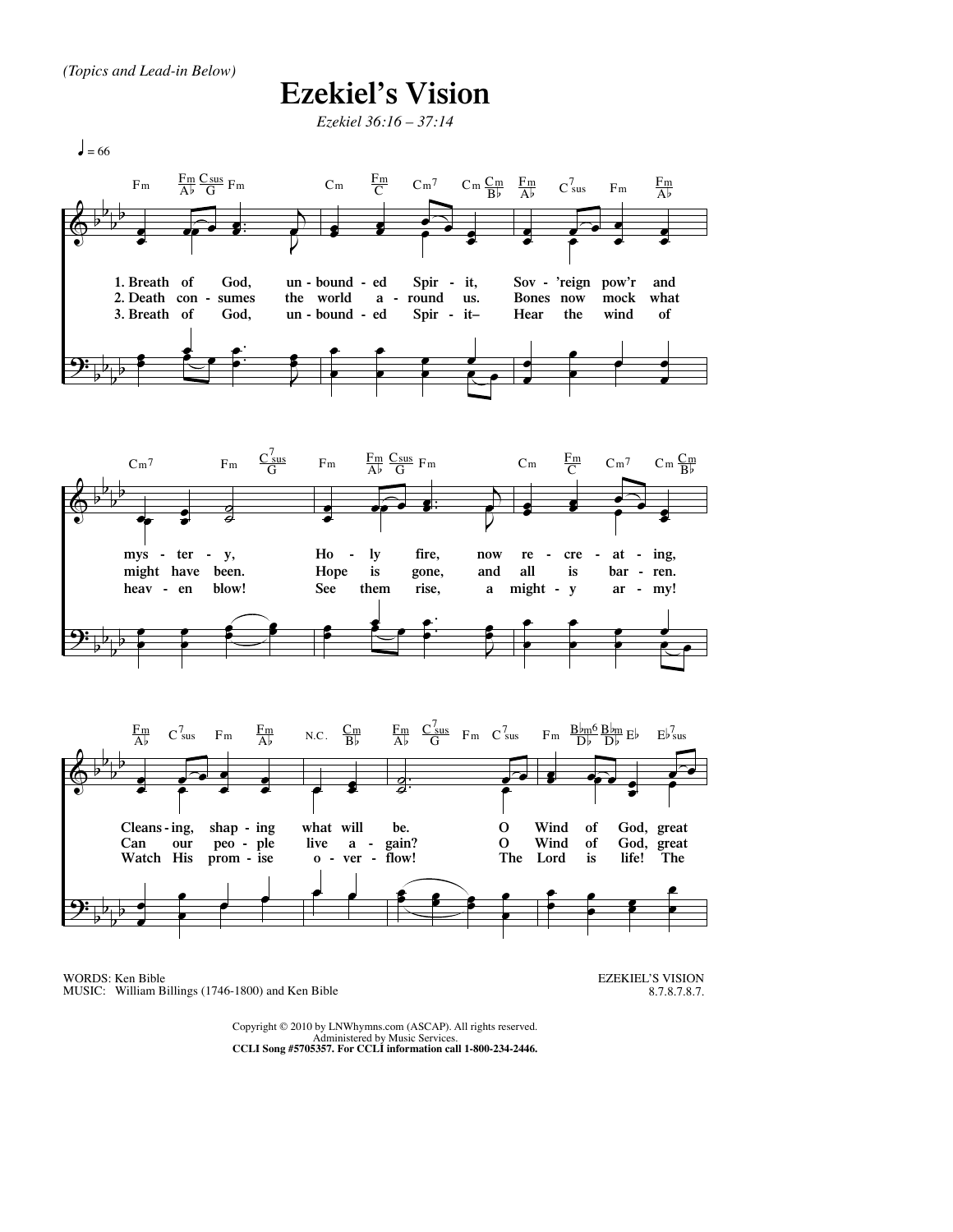

TOPICS: Holy Spirit; Lent-Easter; Resurrection

LEAD-IN: In both the Old Testament and the New Testament, the same word translated as "spirit" also means "wind" and "breath". "Wind," "breath," and "spirit" are all the same word in the original languages. Keep that in mind as you hear Ezekiel's account of his vision of the dry bones: *[NOTE: words in caps are all from the same Hebrew word, "ruah"]*

> *The hand of the Lord was upon me, and he brought me out by the SPIRIT of the Lord and set me in the middle of a valley; it was full of bones. He led me back and forth among them, and I saw a great many bones on the floor of the valley, bones that were very dry. He asked me, "Son of man, can these bones live?" I said, "O Sovereign Lord, you alone know."*

> *Then he said to me, "Prophesy to these bones and say to them, 'Dry bones, hear the word of the Lord! This is what the Sovereign Lord says to these bones: I will make BREATH enter you, and you will come to life. I will attach tendons to you and make flesh come upon you and cover you with skin; I will put BREATH in you, and you will come to life. Then you will know that I am the Lord.'"*

> *So I prophesied as I was commanded. And as I was prophesying, there was a noise, a rattling sound, and the bones came together, bone to bone. I looked, and tendons and flesh appeared on them and skin covered them, but there was no BREATH in them.*

> *Then he said to me, "Prophesy to the BREATH; prophesy, son of man, and say to IT, 'This is what the Sovereign Lord says: Come from the four WINDS, O BREATH, and breathe into these slain, that they may live.'" So I prophesied as he commanded me, and BREATH entered them; they came to life and stood up on their feet—a vast army.*

(Ezekiel 37:1-10, NIV)